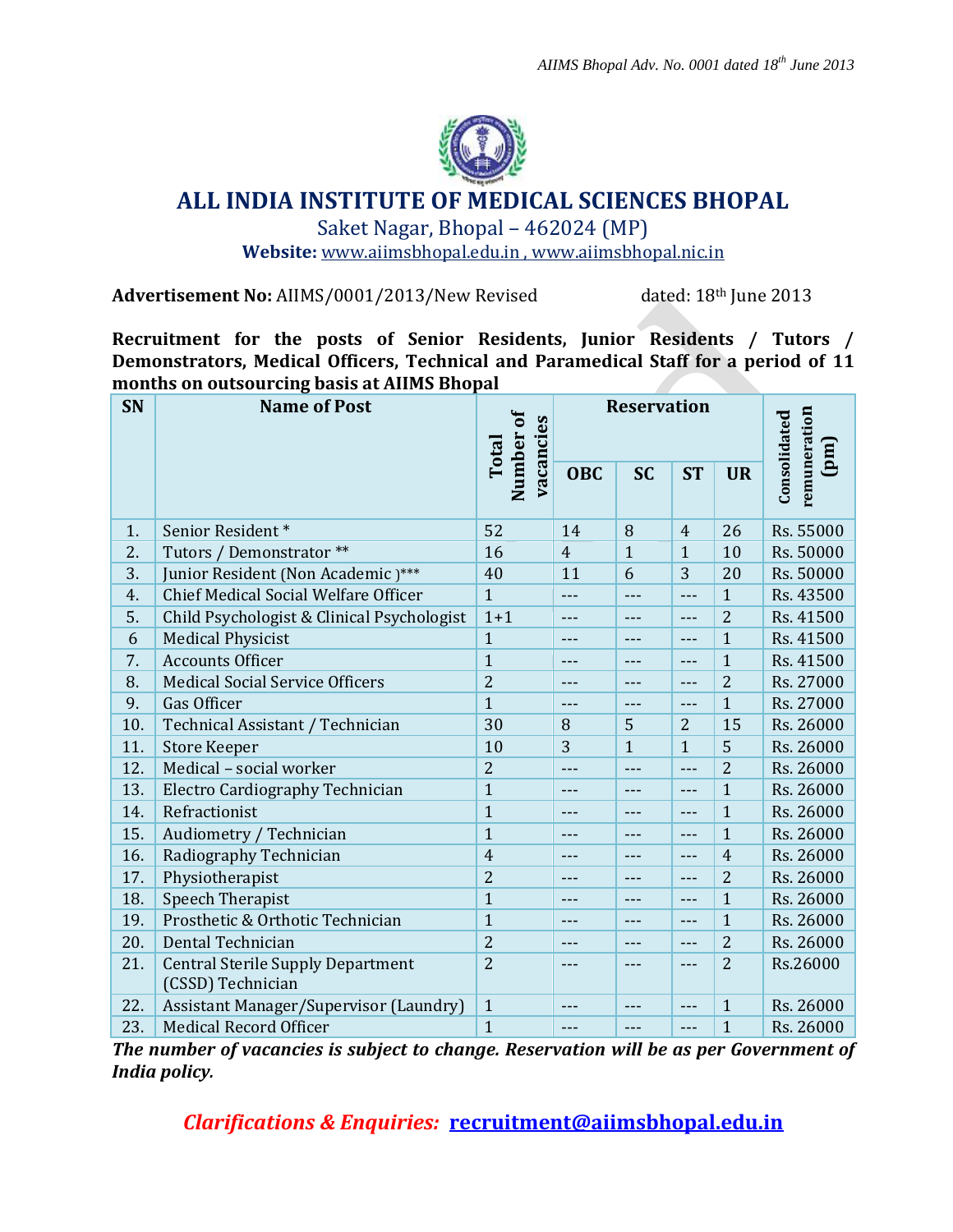**\*SENIOR RESIDENT**-General Medicine-05, Pharmacology – 01, Psychiatry -2, Pediatrics-04, General Surgery-04,Obstetrics &Gynaecology-04, Radio Diagnosis-02, Anaesthesiology-08, Orthopaedics-3, PMR –01, Trauma & Emergency Medicine (TEM)-10, Pathology -02, Biochemistry – 02, Microbiology – 01, Community & Family Medicine – 02, ENT – 01

**\*\*TUTOR/DEMONONSTRATOR**- Anatomy-4, Physiology-4, Pathology-2, Pharmacology-1, Biochemistry-2, Forensic Medicine-1, Microbiology-1, CFM-1

**\*\*\* JUNIOR RESIDENT** is a non-academic post and may rotate in various departments including TEM. It is not linked to Post Graduation Program.

- **I. Institution of National Importance**: AIIMS Bhopal, an autonomous Institution of national importance has been set up by the Ministry of Health & Family Welfare, Government of India. The Institution is dedicated to medical education healthcare and research.
- **II. Application Process**: On-line applications are invited from Indian Nationals/OCI card holders in case of doctors, in the prescribed format for the posts of Senior Residents, Junior Residents / Tutors / Demonstrators, Medical Officers, Technical and Paramedical Staff entirely on outsourcing basis in AIIMS Bhopal for 11 months

Essential qualifications, eligibility criteria for each post will be as per All India Institute of Medical Sciences, New Delhi norms and Medical Council of India (MCI).

Detailed advertisement is hosted at the website of AIIMS Bhopal, [www.aiimsbhopal.edu.in](http://www.aiimsbhopal.edu.in/) & [www.aiimsbhopal.nic.in](http://www.aiimsbhopal.nic.in/) and [www.mohfw.nic.in.](http://www.mohfw.nic.in/) The application form has to be filled online at [www.jobs.aiimsbhopal.edu.in](http://www.jobs.aiimsbhopal.edu.in/)

- **III. Application Fees**: Application fees for General/OBC candidates is Rs 800/-, fees for SC/ST candidates is Nil. Fees shall be paid through NEFT/online transfer only. **Account details:** Beneficiary Name: AIIMS Recruitment, Bank of Baroda Saving Account No. 45340100000148, IFSC code BARB0AIIMSX. This fee once remitted will not be refunded.
- **IV. Last Date of Application**: The on-line filling up of application form will automatically close on Tuesday the **16th July 2013 at 5:00 pm**
- **V. Annexures**: Printed copy of the on-line application form and the attested photocopies of the following along with the originals must be brought at the time of interview only
	- **1.** 'No Objection Certificate NOC' for those who are working in Central/State Government /Semi Government Autonomous Institutions from their respective organization
	- **2.** Degrees, Certificates, Mark sheets, Age proof, Caste certificates and experience certificates etc.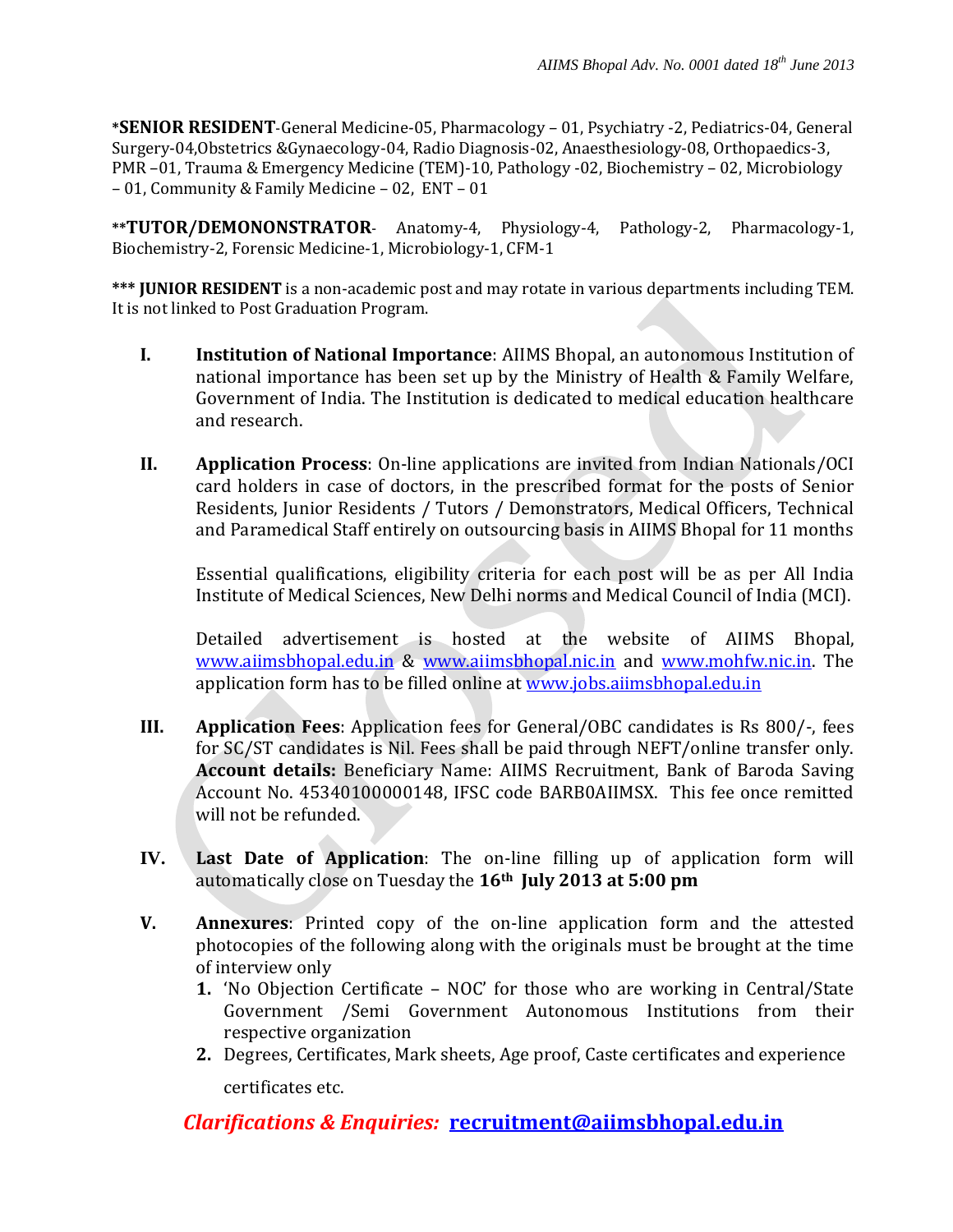### **VI. Age:**

- 1. Age limit refers to completed age in years as on  $1<sup>st</sup>$  Jan 2014
- 2. Age relaxation of 5 years for SC/ST, 3 years for OBC candidates and up to 5 years for persons already working in AIIMS Bhopal / Government Institutions in any capacity will be admissible.
- 3. In the case of Orthopaedic Physical Handicapped (OPH \*) candidates, age relaxation up to maximum period of 5 years for General Category, 8 years for OBC category and 10 years for SC/ST category candidates.

### **VII. Reservation**:

- 1. OBC Candidates will attach certificate in Annexure V from the prescribed authority for Central Government posts along with certificate that the candidate does not belong to Creamy Layer. Date of issue of Certificate should not be earlier than 1 year i.e. 1<sup>st</sup> July, 2012 (AN).
- 2. For SC/ST Certificate should be issued by Tehsildar or above rank officer in format of State/Central Government.
- 3. OPH \* Certificate must be issued by District Board of State/Central Government hospital/ Chief Medical Officer
- **VIII. Short Listing:** Based on bio-data, the Search cum Selection Committee may short-list candidates for interview or they may be asked to appear in a written examination in case of large number of applicants. Candidates called for interview will have to produce all relevant original documents in proof of details furnished in their application at the time of interview

# **IX. Site of Interview:** Interviews will be held at AIIMS Bhopal. No TA/DA will be paid for

appearing in the interview.

**X. Eligibility criteria:** These are given in the table below. However, qualifications may be relaxed for highly experienced, trained or reputed candidates at the discretion of the search cum selection committee.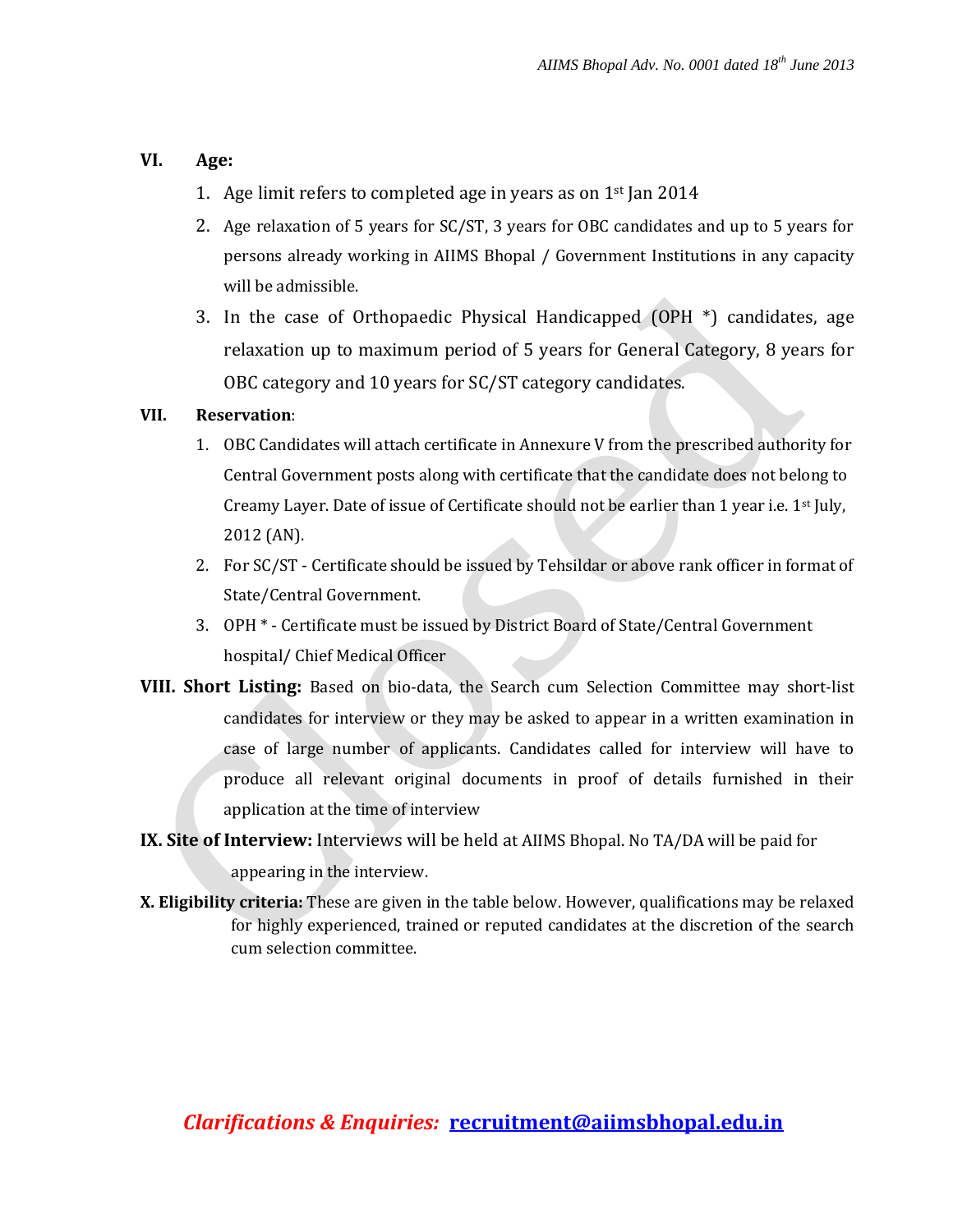| SN           | <b>Post Name</b>     | <b>Essential Qualification</b>                                               | <b>Desirable</b> | <b>Upper</b> | <b>Experience</b>                    |
|--------------|----------------------|------------------------------------------------------------------------------|------------------|--------------|--------------------------------------|
|              |                      |                                                                              | Qualification    | Age          |                                      |
|              |                      |                                                                              |                  | Limit        |                                      |
| $\mathbf{1}$ | Senior Resident      | MBBS degree recognised by MCI                                                | $---$            | 35           | $---$                                |
|              | (For Hospital Work)  | postgraduate degree<br>plus<br>viz.                                          |                  | years        |                                      |
|              |                      | MD/MS/MDS/DNB or Equivalent in                                               |                  |              |                                      |
|              |                      | the respective discipline from a                                             |                  |              |                                      |
|              |                      | Recognized University / Institute as<br>per rule of Medical Council of India |                  |              |                                      |
| $\mathbf{2}$ |                      | MBBS degree recognised by MCI.                                               | Should be able   | 35years      |                                      |
|              | Tutor/Demonstrator   | The candidate should complete                                                | to demonstrate   |              |                                      |
|              |                      | compulsory rotatory internship by                                            | penchant<br>for  |              |                                      |
|              |                      | 30-06-2013 and must be registered                                            | teaching         |              |                                      |
|              |                      | with the<br>Central/State<br>Medical                                         |                  |              |                                      |
|              |                      | Council.<br><b>MSc</b><br>Medical<br>in                                      |                  |              |                                      |
|              |                      | Biochemistry, Medical Microbiology,                                          |                  |              |                                      |
|              |                      | Medical<br>Pharmacology,<br>Human                                            |                  |              |                                      |
|              |                      | Anatomy, MPH (Public<br>Health),                                             |                  |              |                                      |
|              |                      | Forensic<br>Toxicology,<br>Human                                             |                  |              |                                      |
|              |                      | Pathology/ Haematology can be                                                |                  |              |                                      |
|              |                      | considered in respective subjects.                                           |                  |              |                                      |
|              |                      | For the department of Physiology                                             |                  |              |                                      |
|              |                      | MD/MBBS with<br>experience<br>in<br>Physiology will be considered.           |                  |              |                                      |
| 3            | Junior Resident      | MBBS degree recognised by MCI.                                               | $\rightarrow -$  | 30           | $---$                                |
|              |                      | The candidate should complete                                                |                  | Years        |                                      |
|              |                      | compulsory rotatory internship by                                            |                  |              |                                      |
|              |                      | 30-06-2013 and must be registered                                            |                  |              |                                      |
|              |                      | with the Central/State Medical                                               |                  |              |                                      |
|              |                      | Council.                                                                     |                  |              |                                      |
| 4            | Chief Medical Social | MBBS degree recognised by MCI                                                | Additional       | 50           | 5 years experience in                |
|              | Welfare Officer      | Graduation in<br>with Post<br>any                                            | degree in Lab    | years        | Training/ Teaching of                |
|              |                      | specialization recognized by MCI                                             | Medicine/        |              | Medical<br>staff,                    |
|              |                      |                                                                              | Epidemiology/    |              | Government                           |
|              |                      |                                                                              | Social work will |              | procedures,<br>SOP                   |
|              |                      |                                                                              | be preferred.    |              | writing,<br>Research,                |
|              |                      |                                                                              |                  |              | setting up of Medical                |
|              |                      |                                                                              |                  |              | Laboratory,<br>Medical<br>Equipment, |
|              |                      |                                                                              |                  |              | laboratory Equipment                 |
|              |                      |                                                                              |                  |              | Testing<br>and                       |
|              |                      |                                                                              |                  |              | validation,<br>Hospital              |
|              |                      |                                                                              |                  |              | Management<br>&                      |
|              |                      |                                                                              |                  |              | Health<br>Community                  |
|              |                      |                                                                              |                  |              | Management                           |
|              |                      |                                                                              |                  |              |                                      |
|              |                      |                                                                              |                  |              |                                      |
|              |                      |                                                                              |                  |              |                                      |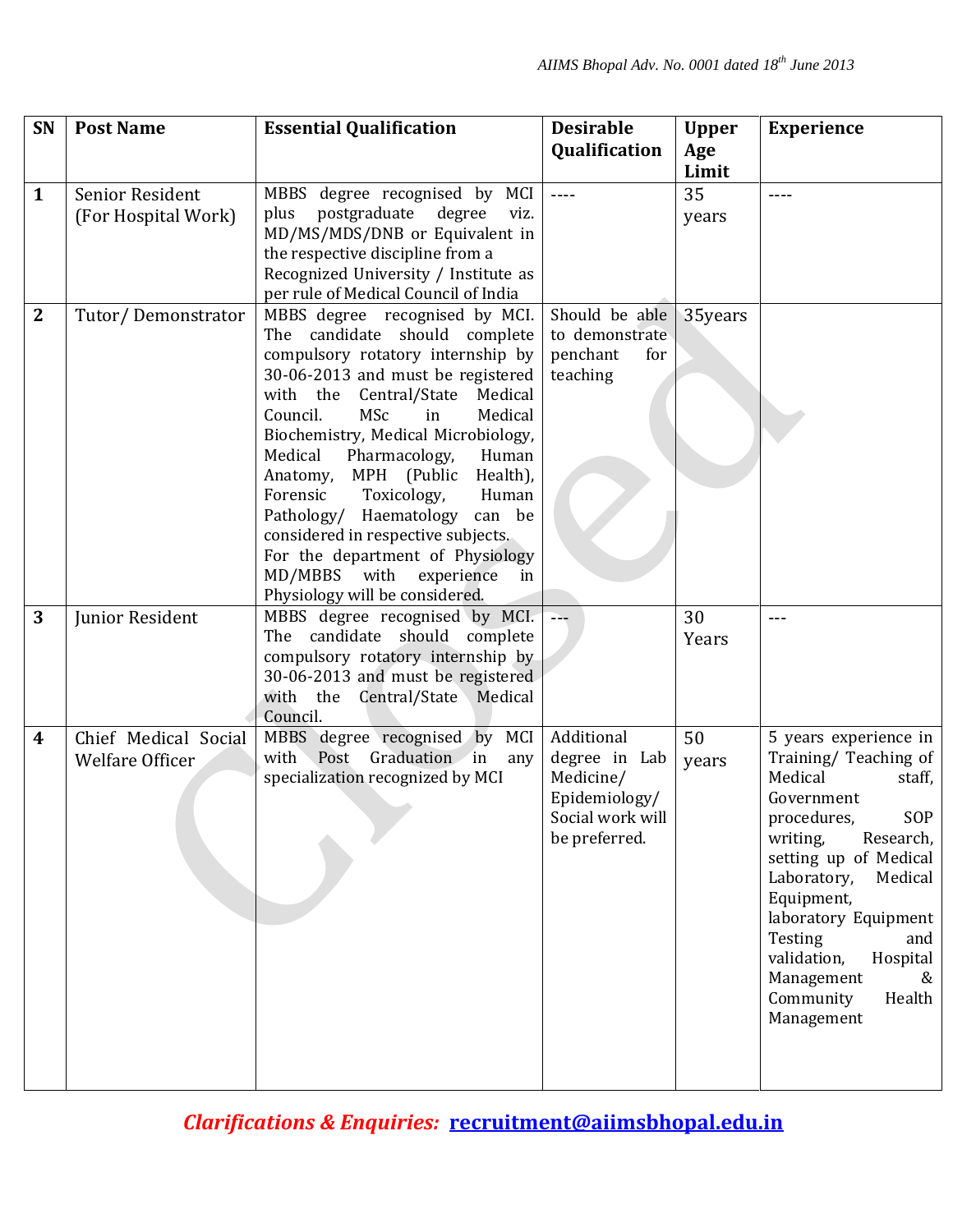| 5  | Child Psychologist &<br>Clinical Psychologist                                 | MA/MSc/MPhil<br>Clinical<br>in<br>Psychology/Psychology                                                                                                                                                                                                                                                | Ph.D. in Clinical<br>Psychology<br>from<br>recognised<br>University<br>/Institute                                                                                                 | 40<br>years | least<br>2<br>At<br>years<br>experience in Child /<br>Adolescent<br>mental<br>health<br>Clinical<br>$\sqrt{ }$<br>Psychology                                                                                                               |
|----|-------------------------------------------------------------------------------|--------------------------------------------------------------------------------------------------------------------------------------------------------------------------------------------------------------------------------------------------------------------------------------------------------|-----------------------------------------------------------------------------------------------------------------------------------------------------------------------------------|-------------|--------------------------------------------------------------------------------------------------------------------------------------------------------------------------------------------------------------------------------------------|
| 6  | <b>Medical Physicist</b>                                                      | Medical<br>M.Sc.<br>Physics<br>in<br>or<br>from<br>equivalent<br>recognised<br>$\mathbf{a}$<br>University / Institution.<br>0r<br>M.Sc. in Physics from a recognised<br>University<br>0r<br>Post-Graduate or diploma / degree<br>Radiological Physics from a<br>in<br>recognised University/Institute. |                                                                                                                                                                                   | 40<br>years | Experience<br>in<br>Radiotherapy<br>planning and Nuclear<br>Medical Sciences.                                                                                                                                                              |
| 7  | <b>Accounts Officer</b>                                                       | Bachelor's<br>with<br>A<br>degree<br>ACA/AICWA/MBA (F) or Commerce<br>Graduate with Subordinate Account<br>Services (SAS) /Section<br>Officer<br>Grade Examination (SOGE).                                                                                                                             | Thorough<br>knowledge<br>of<br>Government<br>rules<br>and<br>regulations<br>is<br>essential.<br>Familiarity<br>with the use of<br>computers<br>in<br>accounts<br>is<br>essential. | 40<br>years | 5 years of experience<br>in Accounting in a<br>reputed<br>Institute,<br>work in Supervisory<br>capacity<br>in<br>government/public<br>sector<br>undertaking,<br>autonomous<br>organisations, reputed<br>academic/research<br>Institutions. |
| 8  | Medical<br>Social<br>Service Officer                                          | MA (Social Work) / MSW, with<br>specialization in Medical Social<br>Work from a recognized University<br>/ Institution                                                                                                                                                                                 | Ability to use<br>computers,<br>Hands<br>on<br>in<br>experience<br><b>MS</b><br>office<br>including<br>spread sheets &<br>presentations.                                          | 40<br>years | 5 years experience in<br>government<br>or<br>a<br>private sector hospital<br>preferably<br>dealing<br>with Medical / Public<br>Health<br>Service.                                                                                          |
| 9  | Gas Officer                                                                   | 1. $10+2$ or its equivalent from a<br>recognised Board.<br>2. Industrial Training Institute (ITI)<br>trade Certificate of Turner or Fitter<br>or Mechanic                                                                                                                                              | Conversant<br>with Industrial<br>Safety<br>Regulations.                                                                                                                           | 40<br>years | 5 years experience in<br>managing<br>Gas<br>pipelines<br>in<br>a<br>minimum 300 bedded<br>recognized hospital                                                                                                                              |
| 10 | Technical<br>Assistant<br>Technician<br>or<br><i>(various</i><br>departments) | BSc (Medical Lab Technology /<br>Operation<br>Threatre<br>$(0T)$ /<br>Anesthesia)<br>or BSc (Physics /<br>Chemistry / Mathematics / Biology)<br>+Diploma (Medical Lab Technology/<br>OT /Anesthesia or B. Tech / BSc (Bio<br>Technology)<br>from<br>recognized<br>Institution                          |                                                                                                                                                                                   | 40<br>years | 1 year experience in<br>the field.                                                                                                                                                                                                         |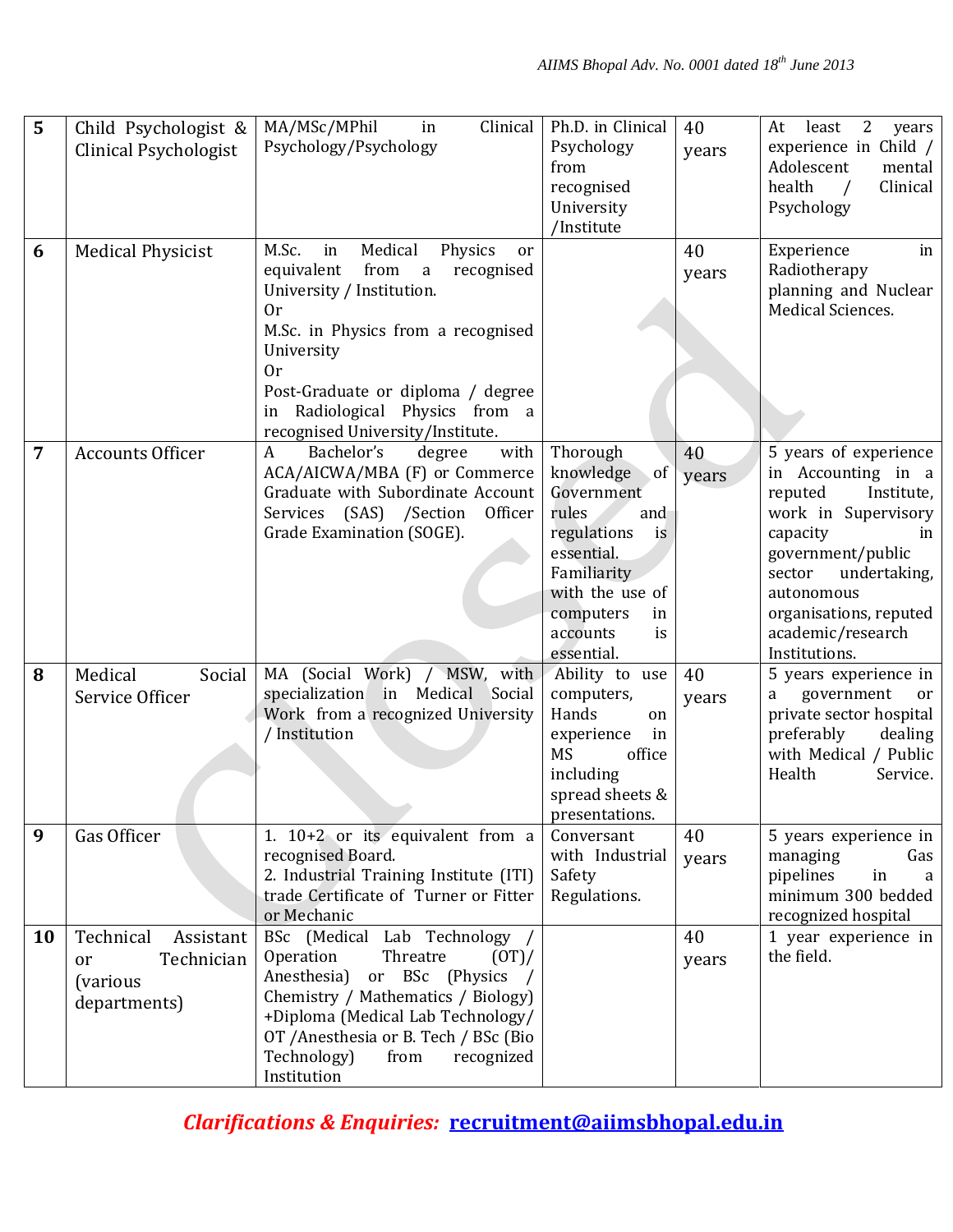| 11        | <b>Store Keeper</b>                | Any Degree of a recognized<br>University or equivalent<br>0r<br>Degree / Diploma in Material<br>Management<br>of a<br>recognized<br>Institution                                                            | Working<br>knowledge<br>of<br>computers<br>including<br>MS<br>office, internet<br>etc                  | 40<br>years | 3 years experience<br>in handling stores<br>preferably medical<br>stores in<br>government/<br>public/private<br>Sectors.                                                                                                                                                  |
|-----------|------------------------------------|------------------------------------------------------------------------------------------------------------------------------------------------------------------------------------------------------------|--------------------------------------------------------------------------------------------------------|-------------|---------------------------------------------------------------------------------------------------------------------------------------------------------------------------------------------------------------------------------------------------------------------------|
| 12        | Medical<br>Social<br>Worker        | MA (Sociology/Economics) / MSW /<br>MBA, with specialization in Medical<br>Social Work, from a recognized<br>University / Institution                                                                      | Hands<br>on<br>experience<br>in<br>office<br>applications,<br>MS Office and<br>Research<br>methodology | 40<br>years | 3 <sup>1</sup><br>Minimum<br>years'<br>experience<br>in<br>a<br>Government<br>or<br>private sector hospital<br>in line with welfare or<br>Health<br>Agency,<br>preferably<br>dealing<br>with Medical / Public<br>Health Service and<br>Socio Medico outreach<br>services. |
| 13        | Electro Cardiography<br>Technician | BSc with Physics or 3 yr Diploma in<br>Electronics<br>Electrical<br>$\sqrt{ }$<br>or<br>Electrical<br>B.tech/BE/BSc<br>in<br>Engineering from<br>a recognized<br>University/Institute                      |                                                                                                        | 40<br>years | One year experience<br>in handling Cardio<br>logical equipment /<br>Medicine<br><sub>or</sub><br>Cardiology<br>Department for one<br>year in a reputed<br>Institution/Hospital.                                                                                           |
| 14        | Refractionist                      | Degree in Optometry with 1 year<br>experience<br>from a<br>recognized<br>Institution/Hospital<br><b>OR</b><br>Diploma in Optometry with 2 years<br>from a recognized<br>experience<br>Institution/Hospital |                                                                                                        | 40<br>years |                                                                                                                                                                                                                                                                           |
| 15        | Audiometry/<br>Technician          | B.Sc. Degree in Speech and Hearing<br>from a recognised Institution/<br>University.                                                                                                                        | $\sim$ $\sim$ $\sim$                                                                                   | 40<br>years | 3<br>Minimum<br>years<br>clinical experience in<br>a hospital (ENT)                                                                                                                                                                                                       |
| <b>16</b> | Radiography<br>Technician          | B.Sc. (Hons) in Radiography/ CT/<br>MRI from a recognised University /<br>Institution<br><b>OR</b><br>Diploma in Radiography with 6<br>years' experience from a recognised<br>University / Institution     | Hands<br>on<br>experience<br>in<br>office<br>applications,<br>MS Office                                | 40<br>years | Minimum<br>3 <sup>1</sup><br>years'<br>experience in at least<br>100 bedded Hospital                                                                                                                                                                                      |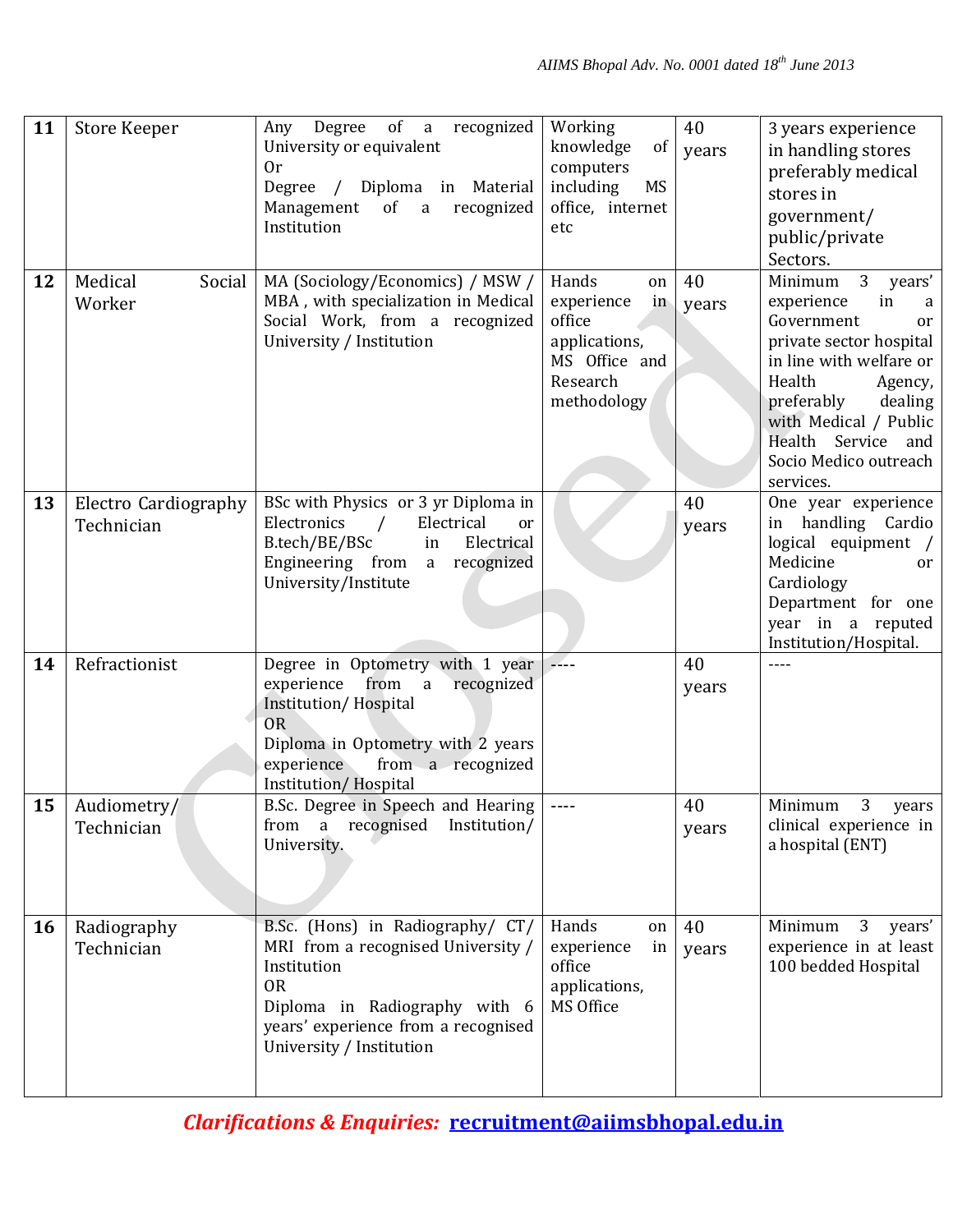| 17 | Physiotherapist                                                 | Bachelor's Degree in Physiotherapy<br>/ Occupational Therapy from a                                                                                                                                                            | $---$                                                                                                                                                                                        | 40<br>years | 2 years experience in<br>the field.                                                                                                                                                                                                         |
|----|-----------------------------------------------------------------|--------------------------------------------------------------------------------------------------------------------------------------------------------------------------------------------------------------------------------|----------------------------------------------------------------------------------------------------------------------------------------------------------------------------------------------|-------------|---------------------------------------------------------------------------------------------------------------------------------------------------------------------------------------------------------------------------------------------|
|    |                                                                 | recognized Institute / University                                                                                                                                                                                              |                                                                                                                                                                                              |             |                                                                                                                                                                                                                                             |
| 18 | Speech Therapist                                                | B.Sc. Degree in Speech and Hearing<br>from a recognised Institution<br>0r<br>Diploma in Speech Therapy and<br>Hearing with 6 years experience                                                                                  | M.Sc. in Speech<br>Hearing<br>and<br>with<br>clinical<br>experience in a<br>hospital (ENT)                                                                                                   | 40<br>years | 2 years experience in<br>a hospital                                                                                                                                                                                                         |
| 19 | Prosthetic & Orthotic<br>Technician                             | 10th class from a recognized Board +<br>ITI or equivalent certificate (of<br>minimum 1 year duration)<br><sub>or</sub><br>qualification<br>higher<br>(B.Sc.<br>in<br>Prosthetics & Orthotics<br>from a<br>recognized institute | Proficiency in<br>wood work /<br>industrial shoe<br>making, leather<br>work<br>and<br>moulding<br>preferably with<br>specialization<br>in<br>surgical<br>shoes<br>and<br>leather<br>moulding | 40<br>years | Two years experience<br>the<br>trade,<br>in<br>preferably<br>in<br>Prosthetic<br>and<br>Orthotic Workshop.                                                                                                                                  |
| 20 | Dental Technician                                               | BSc (Biology) or 2 years Diploma in<br>Dental Hygiene / Dental Technician<br>or equivalent from a recognized<br>Institute.<br>The<br>course<br>must be<br>approved by the Dental Council of<br>India                           | $\Delta$ <sub>-</sub> --                                                                                                                                                                     | 40<br>years | Two years experience<br>as Dental Technician.                                                                                                                                                                                               |
| 21 | Central<br>Sterile<br>Supply<br>Department<br>(CSSD) Technician | B.Sc.<br>(Microbiology<br>Bio<br>or<br>Technology) with three years'<br>experience in CSSD of a hospital or<br>Pharmaceutical<br>organization<br><sub>or</sub><br>Operation Theatre.                                           | Well<br>versed<br>with fire safety<br>norms.                                                                                                                                                 | 40<br>years | Staff Nurse (A Grade<br>Registration)<br>with<br>two years' experience<br>in Operation Theatre<br>and<br>experience<br>$\ln$<br>running<br>Central<br>Sterilization<br>Unit,<br>Plasma Sterilization,<br>Ethylene<br>oxide<br>Sterilization |
| 22 | Assistant Manager /<br>Supervisor<br>(Laundry)                  | Degree in Mechanical Engineering or<br>Diploma in Dry cleaning / Laundry<br>Technology                                                                                                                                         |                                                                                                                                                                                              | 40<br>years | 2 years' experience in<br>Textile, Drapery, and<br>Clothing                                                                                                                                                                                 |
| 23 | Medical<br>Record<br>Officer                                    | Bachelor's<br>Preferably<br>Degree<br>Science / Maths / Statistics from a<br>recognised University or Equivalent<br>$\ddot{}$<br>One year Medical Record Officer<br>course from recognised Institution                         | Good<br>knowledge<br>of<br>computer<br>software,<br>internet,<br>data<br>management<br>, reprographics                                                                                       | 40<br>years | 2 years experience in<br>organising<br>and<br>maintenance<br>of<br>medical records in a<br>recognized<br>medical<br>college / hospital.                                                                                                     |